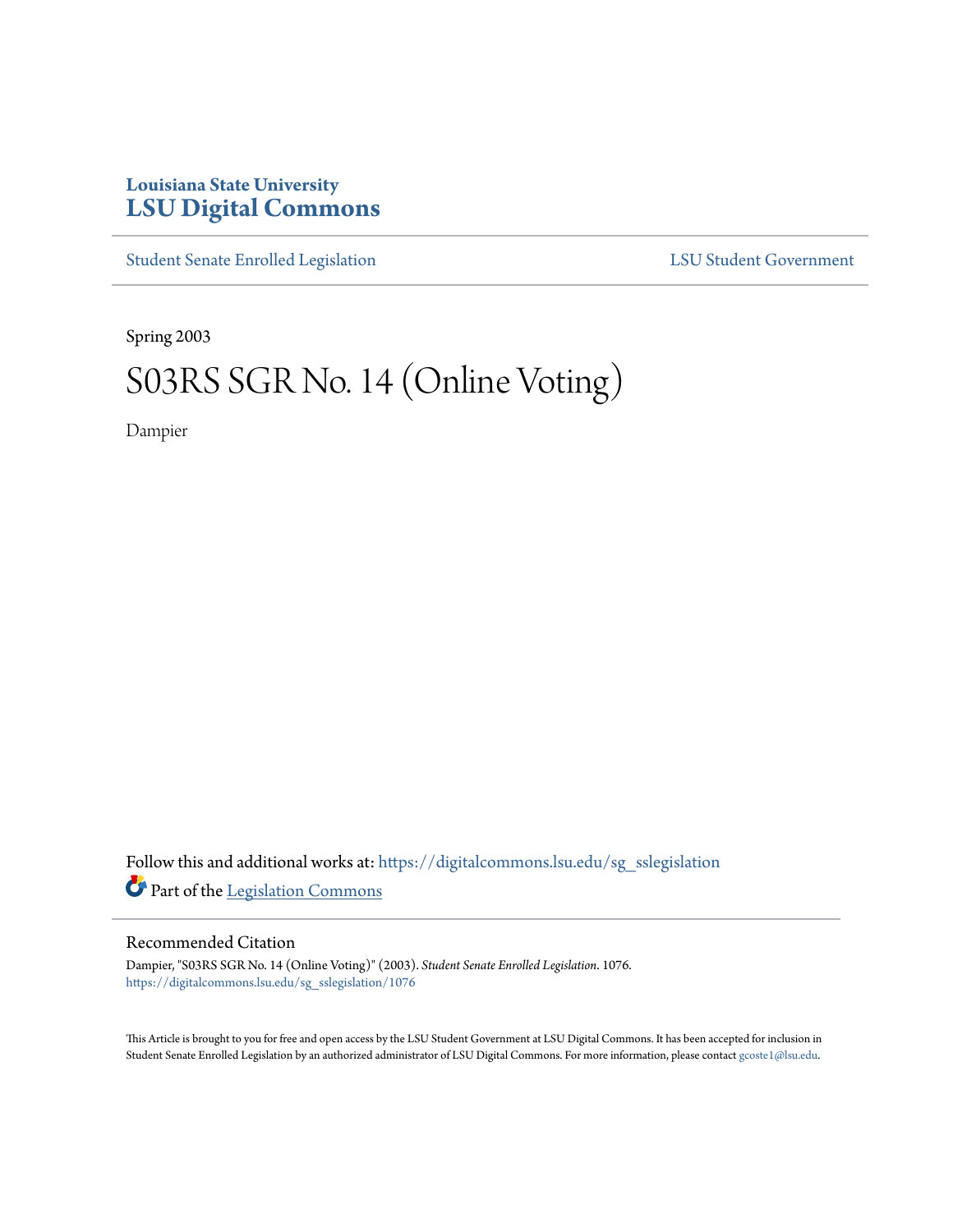STUDENT GOVERNMENT **FINAL** 

[LOUISIANA STATE UNIVERSITY]

**STUDENT SENATE 5 FEBRUARY 2003 SGR NO. 14 BY: SPEAKER PRO-TEMPORE DAMPIER**

## **A RESOLUTION**

### **TO CREATE THE STUDENT GOVERNMENT COMMISSION ON ONLINE VOTING.**

- **PARAGRAPH 1:** WHEREAS, THE MOST OBVIOUS AND INSIDIOUS PROBLEM FACING STUDENT GOVERNMENT AT LSU IS ARGUABLY CHRONICALLY LOW VOTER TURNOUT, AND
- **PARAGRAPH 2:** WHEREAS, LOW VOTER TURNOUT INHERENTLY WEAKENS THE STRENGTH AND CREDIBILITY OF STUDENT GOVERNMENT, REDUCING OUR ABILITY TO ADVOCATE ON BEHALF OF THE STUDENT BODY, AND
- **PARAGRAPH 3:** WHEREAS, STUDENT GOVERNMENT SHOULD ACTIVELY AND ENTHUSIASTICALLY EXPLORE ANY POSSIBLE SOLUTION OR ALIVIATION TO THIS SYSTEMIC PROBLEM, AND
- **PARAGRAPH 4:** WHEREAS, DURING THE ONE-DAY ABSENTEE VOTING PERIOD THIS FALL, SIXTY-THREE (63) STUDENTS CAST VOTES FOR THE STUDENT GOVERNMENT ELECTION, WHILE ON THAT SAME ABSENTEE VOTING DAY, OVER TWO-THOUSAND (2,000) STUDENTS ATTEMPTED TO FOLLOW THE PAWS LINK TO "SG ELECTIONS", AND
- **PARAGRAPH 5:** WHEREAS, ONLINE VOTING MAY SUBSTANTIALLY INCREASE VOTER TURNOUT AND AWARENESS REGARDING STUDENT GOVERNMENT ELECTIONS, AND
- **PARAGRAPH 6:** WHEREAS, MANY LEGITIMATE QUESTIONS AND CONCERNS ABOUT ONLINE VOTING REMAIN UNANSWERED,
- **PARAGRAPH 7:** WHEREAS, THE TASK OF DRAFTING LEGISLATION TO RADICALLY AND FUNDAMENTALLY ALTER THE METHOD OF VOTING FOR SG ELECTIONS IS DETAILED, TIME-CONSUMING, AND VITALLY IMPORTANT.
- **PARAGRAPH 8:** THEREFORE BE IT RESOLVED THE STUDENT GOVERNMENT COMMISSION ON ONLINE VOTING BE CREATED WITH FOLLOWING GUIDELINES:
	- A. MEMBERSHIP
		- 1. COMMISSIONER OF ELECTIONS (CHAIR NON-VOTING)
		- 2. ONE MEMBER OF THE ELECTION BOARD APPOINTED BY THE COMMISSIONER OF ELECTIONS
		- 3. THE STUDENT BODY PRESIDENT
		- 4. ONE STUDENT APPOINTED BY THE PRESIDENT
		- 5. THE SPEAKER OF THE SENATE